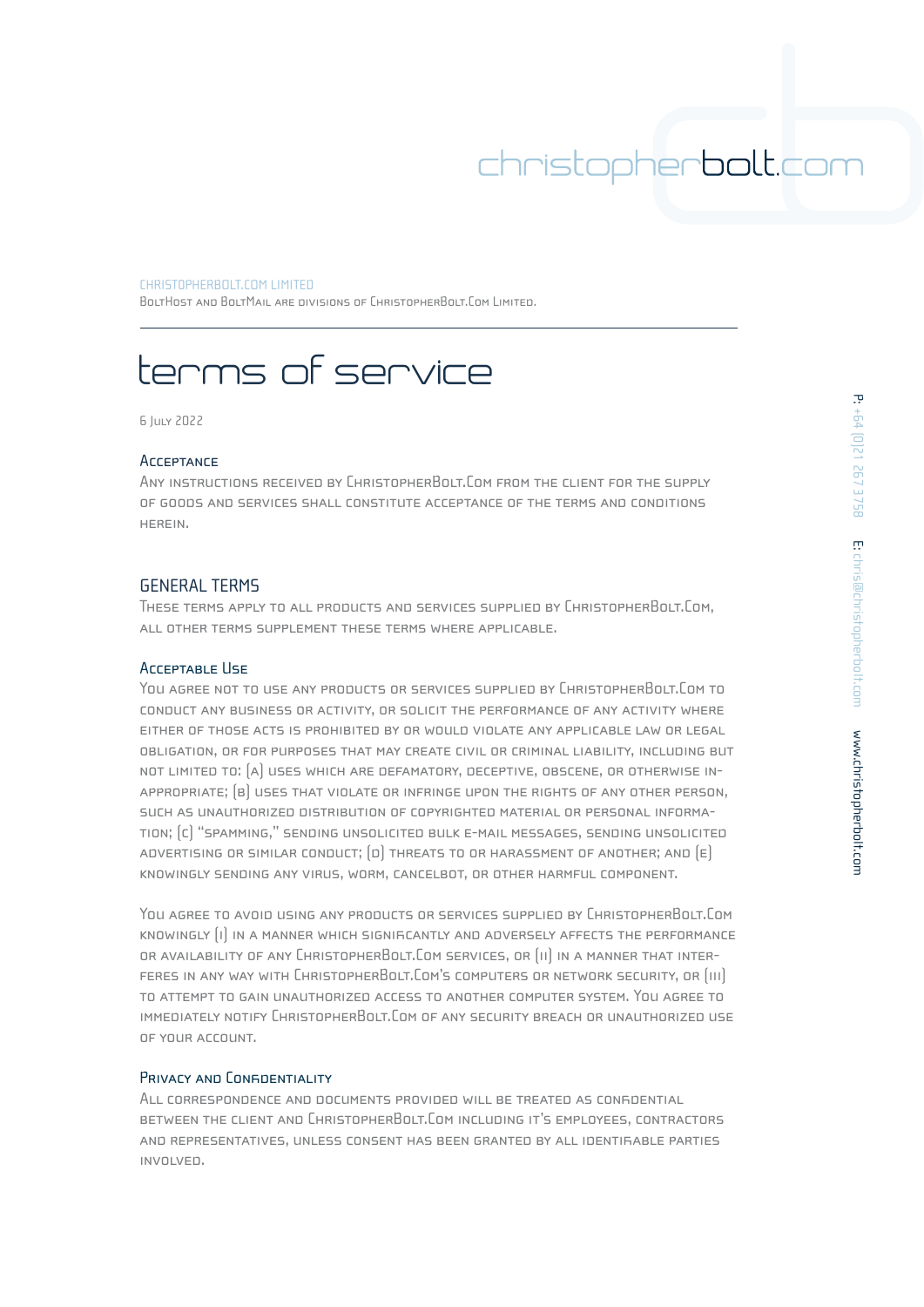ChristopherBolt.Com will treat all data you collect or store through their products and services as confidential and will not disclose this information to any third party, unless consent has been granted by all unidentifiable parties involved.

ChristopherBolt.Com reserves the right to monitor the data you store through their services for compliance with the terms of this agreement.

Though ChristopherBolt.Com makes every effort to preserve user privacy, they may need to disclose personal information and/or data when required by law wherein they have a good-faith belief that such action is necessary to comply with a current judicial proceeding, a court order or legal process.

## Compliance with Law

You will comply with the Privacy Act, the Unsolicited Electronic Messages Act and any other applicable laws or regulations (as replaced or amended from time to time).

ChristopherBolt.com will also comply with the Privacy Act, the Unsolicited Electronic Messages Act and any other laws or regulations (as replaced or amended from time to time) to the extent such laws or regulations are applicable to the products and services made available to you.

## Ownership of Data and Intellectual Property Rights

You will retain ownership and responsibility for of any data uploaded, inputted, captured, collected and/or stored through the use of ChristopherBolt.Com's products and services and ChristopherBolt.Com shall have no right to use such data except to the extent necessary to provide the services.

#### BACKUPS AND DATA LOSS

Subject to the terms of this agreement you use ChristopherBolt.Com's services at your sole risk. Although ChristopherBolt.Com keeps daily backups of all data ChristopherBolt.Com is not responsible for files and data residing on your account. You agree to take full responsibility for files and data transferred and to maintain all appropriate backup of files and data stored on ChristopherBolt.Com's servers.

ChristopherBolt.Com will give you as much notice as is reasonably practicable in the event that ChristopherBolt.com needs to carry out any work on its servers which may cause loss to any files or data residing on your account.

#### Payment

Unless otherwise agreed all invoices shall be paid within 30 days.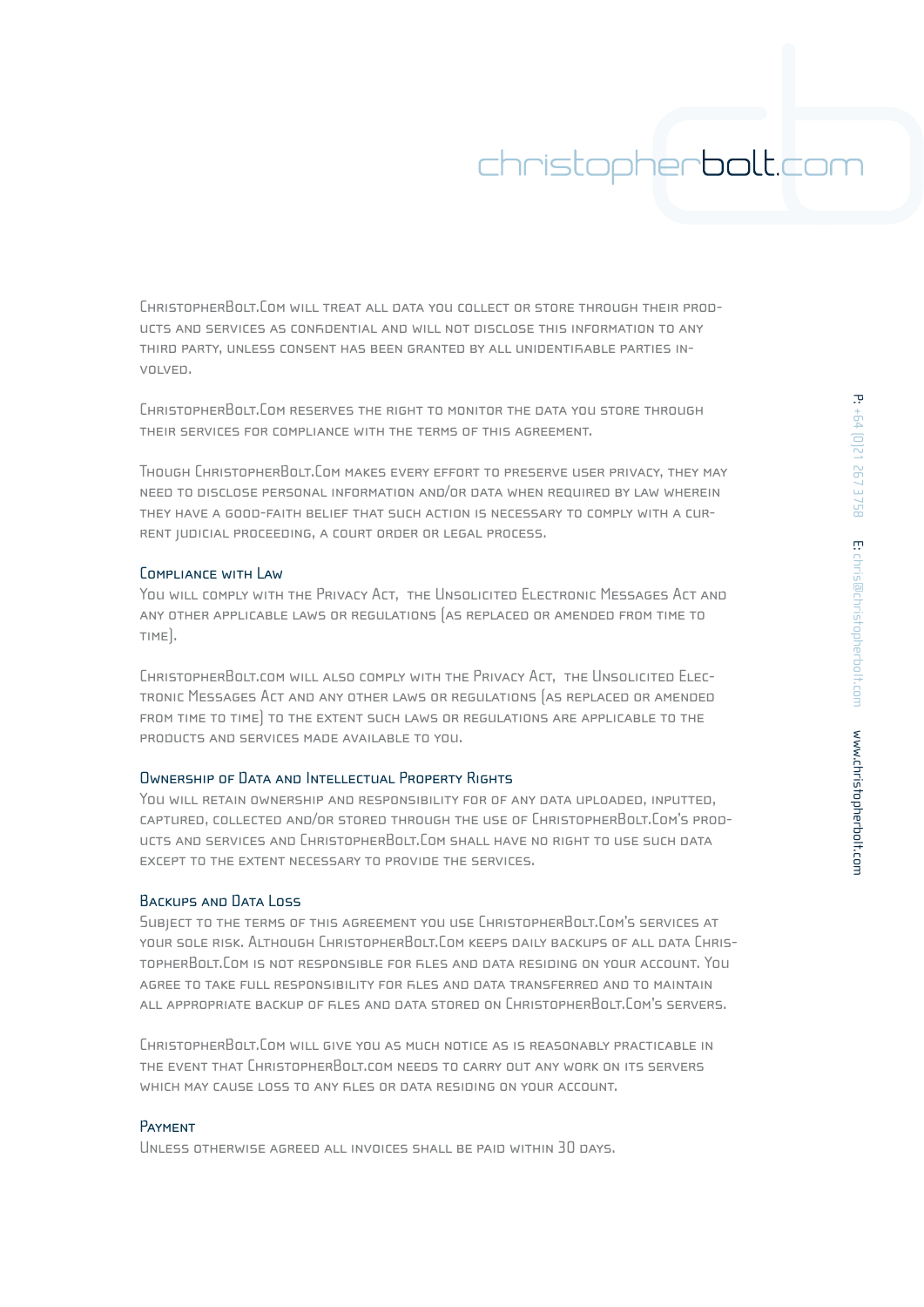All reasonable costs incurred by ChristopherBolt.Com in the enforcement of the payment obligations in this agreement, including solicitor's fees and debt collection costs, shall be paid by the client.

#### **TERMINATION**

ChristopherBolt.Com may cancel your account where they find that you have materially breached the terms of this agreement.

YOU MAY TERMINATE YOUR ACCOUNT AT ANY TIME BY CONTACTING CHRISTOPHERBOLT.COM.

ANY OUTSTANDING INVOICES MUST BE PAID WITHIN 30 DAYS OF TERMINATION.

## **REFUNDS**

ChristopherBolt.Com will refund a BoltHost or BoltMail account purchase within 30 days if the service does not meet your requirements or expectations.

ChristopherBolt.Com does not provide refunds for Domain Name purchases or renewals.

ChristopherBolt.Com does not provide refunds for any other products or services.

#### INDEMNIFICATION

You agree to defend, indemnify, save and hold ChristopherBolt.Com harmless from any and all demands, liabilities, losses, costs and claims, including reasonable attorney's fees asserted against ChristopherBolt.Com, that may arise or result from your use of the products or services supplied by ChristopherBolt.Com.

#### DISCLAIMER

ChristopherBolt.Com will not be responsible for any indirect or consequential loss your business may suffer in connection with your use of the products or services supplied by ChristopherBolt.Com. Except as set out in this agreement, ChristopherBolt.Com makes no warranties of any kind, expressed or implied for services provided.

#### Changes to this Agreement

ChristopherBolt.Com reserves the right to revise it's policies at any time and will notify customers of changes that may affect them.

## "BOLTMAIL" EMAIL MARKETING TERMS OF USE

BoltMail is a web-based email marketing solution provided by ChristopherBolt.Com.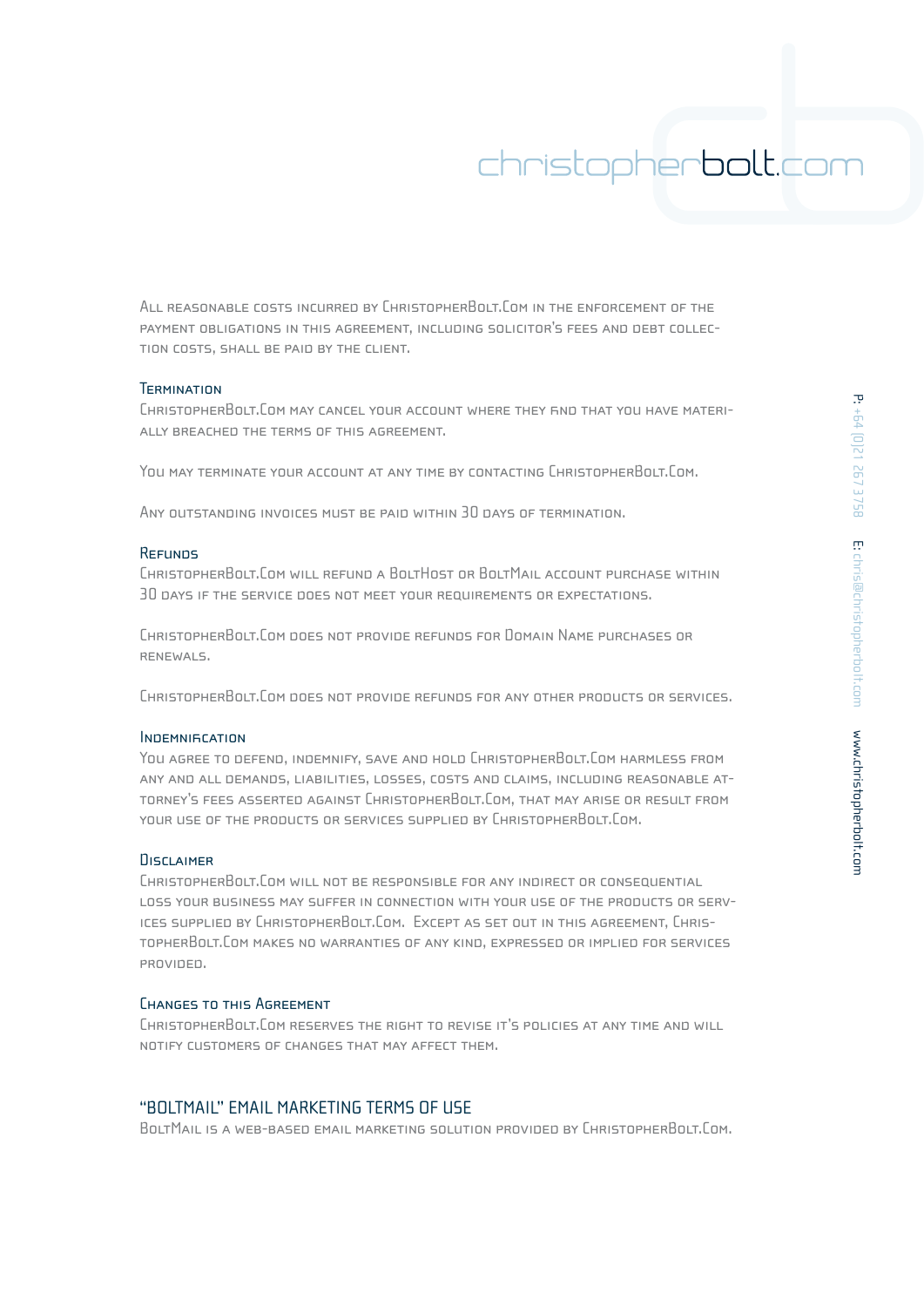These terms apply to any customer seeking or receiving email marketing services from ChristopherBolt.Com and supplement the general terms above where applicable.

## Unsolicited Electronic Messages Act

You agree to use BoltMail in compliance with the Unsolicited Electronic Messages Act. If you intend to use BoltMail for commercial purposes then you agree that: (a) YOU HAVE THE CONSENT<sup>\*</sup> OF THE OWNER OF ANY EMAIL ADDRESS YOU ADD TO BOLTMAIL; (B) YOU WILL INCLUDE ACCURATE CONTACT INFORMATION FOR YOURSELF OR YOUR COMPANY IN ALL email campaigns and auto responders you send, such as a telephone number and/ or contact address; (c) You will include a functional unsubscribe link in all email campaigns and auto responders you send.

\*For more information on the Unsolicited Electronic Messages Act and what qualifies as consent please refer to: http://www.boltmail.co.nz/docs/BusinessGuide.pdf

## PRIVACY AND CONFIDENTIAL ITY

You agree to treat all email addresses and other personal information you collect through BoltMail with strict confidentiality, unless consent has been granted by the identifiable individuals involved. Using BoltMail to harvest email addresses or other personal information to sell or distribute to a third party without consent is forbidden.

ChristopherBolt.Com will never send promotional material or any other material to your subscribers or contact them in any way.

ChristopherBolt.Com will treat all data you store or collect through Bolt Mail as confidential, please refer to the General Terms.

## "BOLTHOST" WEB & EMAIL HOSTING TERMS OF USE

BoltHost is a web hosting solution provided by ChristopherBolt.Com.

These terms apply to any customer seeking or receiving web or email hosting services from ChristopherBolt.Com and supplement the general terms above where applicable.

#### Acceptable Use

Your hosting account runs on a server that also hosts other ChristopherBolt.Com customers, this is called shared hosting. You agree to use your account in a manor that is to the best of your knowledge respectful and mindful of other users.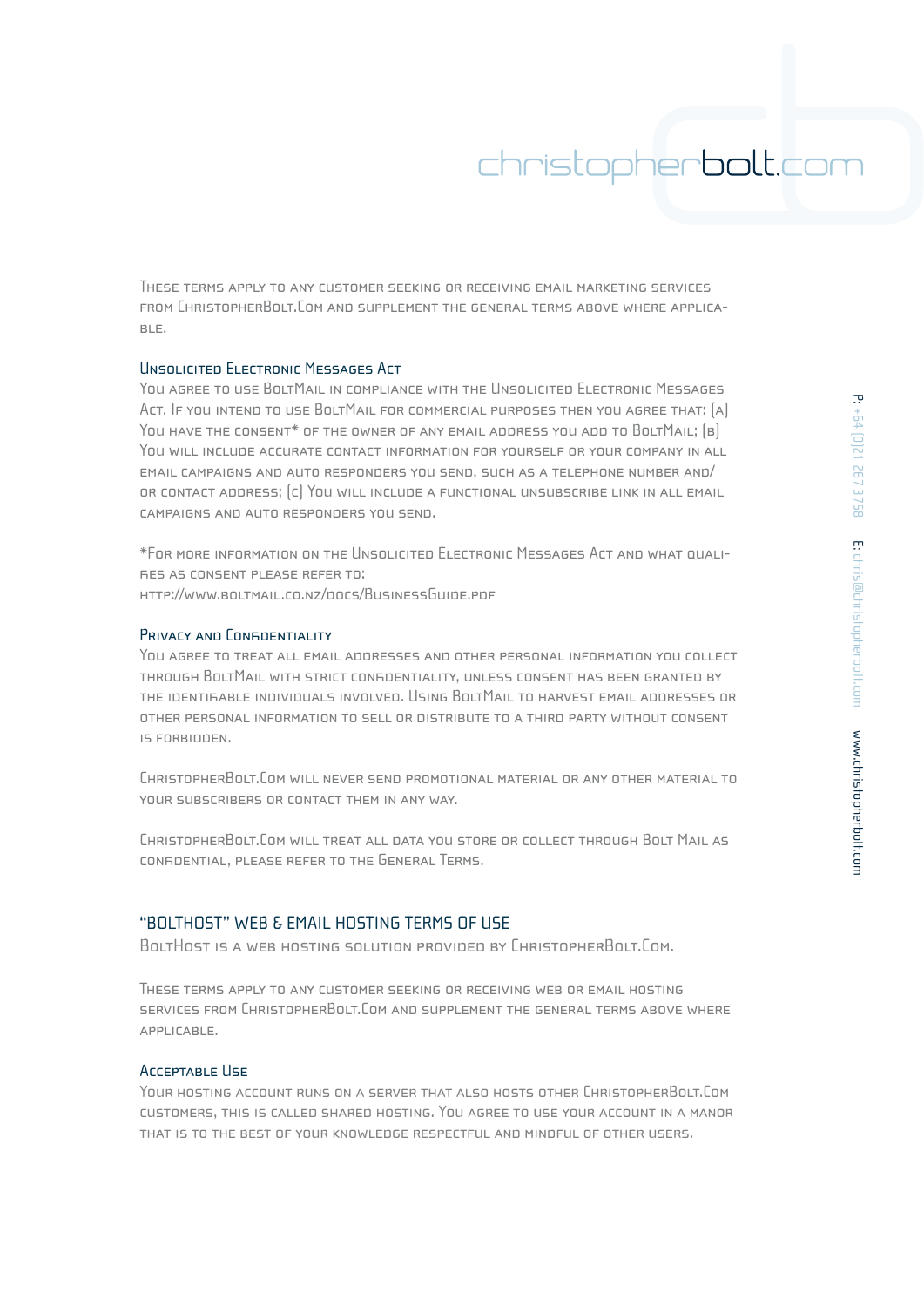### **BULK EMAIL**

Use of your web or email hosting account for the sending of bulk email of any kind is strictly forbidden. Sending of bulk email may cause significant delays for other users and may result in other networks blocking your email or placing restrictions on mail sent from the ChristopherBolt.Com network.

If you need to send legitimate subscribed marketing or newsletters please inquire about our BoltMail email marketing system.

## Excessive Resource Usage

ChristopherBolt.Com will make every reasonable effort to keep their servers running at the highest possible performance and availability in accordance with best industry practices.

If ChristopherBolt.Com determines that a script or application on your account is using excessive bandwidth, processor, disk access or memory resources in such a manor as to seriously affect the performance of other customers then ChristopherBolt.Com reserves the right to delete the script or application immediately before notifying you of the problem [after first making an appropriate backup].

ChristopherBolt.Com may request that you remedy the performance of a script or application. If after notification of the problem you continue to run the script without addressing it's performance issues ChristopherBolt.Com may at their discretion suspend your account until the problem has been resolved.

If ChristopherBolt.Com determines that shared hosting is not appropriate for your account they will suggest a suitable alternative such as a dedicated server or other high performance option. If ChristopherBolt.Com does not have the capacity to supply such a solution they will recommend a third party who can. Christopher-Bolt.Com will give appropriate notice and time for you to move your account to the recommended solution before your account is terminated.

## WEBSITE SECURITY

ChristopherBolt.Com will make every reasonable effort to keep their server's secure in accordance with best industry practices.

It is your responsibility to ensure that all scripts and applications you run on ChristopherBolt.Com's servers are secure. If you run any third party scripts we recommend that you keep them up to date. Failure to do so may result in your website being hacked and in some cases may compromise the security of the server. If you discover that your account has been compromised you will notify Christopher-Bolt.Com immediately.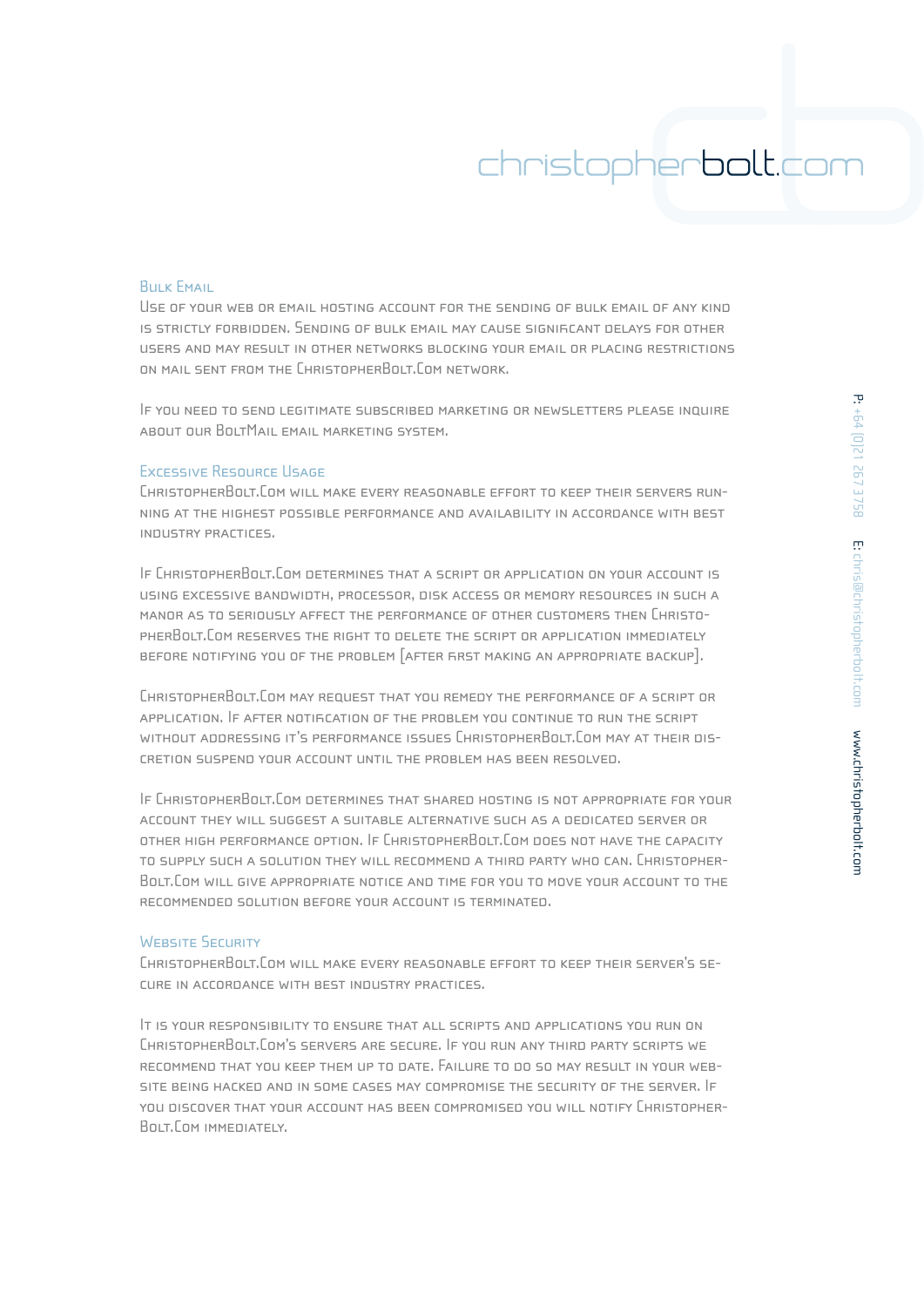Upon notification or discovery that your account has been hacked ChristopherBolt. Com may if deemed necessary temporarily suspend your account to protect the server and then restore your account from the most recent clean backup.

ChristopherBolt.Com accepts no responsibility for any damage or data loss that may occur from your site being hacked or from actions taken to address the problem.

Upon discovery of scripts or applications on your account that ChristopherBolt. Com determines could compromise the security of the server ChristopherBolt.Com may at their discretion immediately delete the script or application before notifying you of the problem. If after notification of the problem you fail to address the security concerns promptly ChristopherBolt.Com may at their discretion suspend your account until the problem has been resolved.

## WEB DESIGN & DEVELOPMENT TERMS

ChristopherBolt.Com offers custom web design and development services.

These terms apply to any customer seeking or receiving web design or development services from ChristopherBolt.Com and supplement the general terms above where applicable.

### Browser compatibility and web standards

WHERE POSSIBLE AND UNLESS STATED OTHERWISE ALL WORK WILL BE CODED TO MEET WEB standards as defined by the W3 at http://www.w3.org, this will increase the likelihood of the project functioning and displaying properly in future web browsers. However ChristopherBolt.Com cannot be held liable if the project ceases to function or display correctly in a future browser. Any remedial work required as a result of this situation will be charged at ChristopherBolt.Com's standard hourly RATE.

Where possible the project will be made to function correctly in the current version and the one prior version of each major web browser: Edge, Chrome, Firefox & Safari. At the time of writing this was:

- Edge 99 & 100
- Chrome 101 & 102
- Firefox 100 & 101
- Safari 14 & 15

We will develop for older browsers upon request, however this will incur additional cost.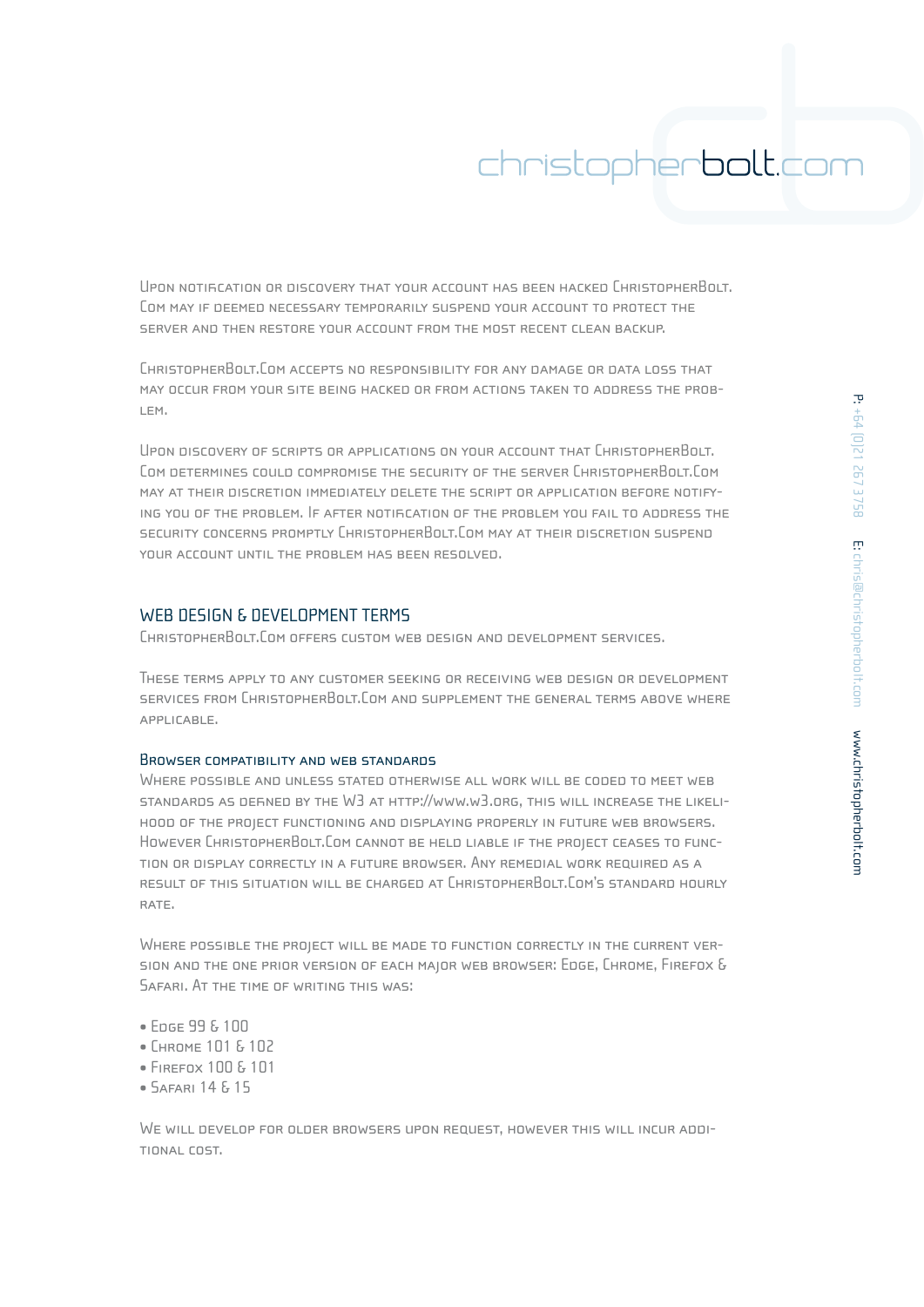#### DATABASE AND SERVER-SIDE SCRIPTING COMPATIBILITY

If the project includes a database and or server-side scripting such as ASP or PHP then these components will be designed to work with the database and server-side scripting technology installed on the web host's server. If the client moves the project to another server or if the current hosting provider upgrades or alters their database or server-side scripting services then ChristopherBolt.Com cannot guarantee that the project will continue to function. Any remedial work required as a result of such action will be charged at ChristopherBolt.Com's standard hourly rate.

#### MAKING MODIFICATIONS TO THE COMPLETED PROJECT AFTER IT HAS BEEN DELIVERED

It is permitted for the client or a third party to make modifications to the completed project's content and or source code providing that those changes do not breach copyright laws or licenses associated with the code. Any repairs required as a result of such modifications will be charged at ChristopherBolt.Com's standard hourly rate.

If the client requires ChristopherBolt.Com to make modifications or perform maintenance work on the completed project these modifications will be charged at ChristopherBolt.Com's standard hourly rate.

#### Ownership of original artwork and source code

Until full payment has been made, ChristopherBolt.Com retains full ownership of all original artwork and original source code produced by ChristopherBolt.Com for the project, whether preliminary or final. Upon full payment, the client shall obtain ownership (including of all intellectual property rights, including copyright) of the final original artwork and final original source code produced by ChristopherBolt.Com to use, copy, modify and distribute as you see fit.

The project may contain portions of copyright code or graphics used under license, and/or re-usable code elements to which ChristopherBolt.Com or a third party has copyright ownership. Ownership of such elements cannot be passed to the client. If the client intends to distribute copies of the project elements and/or the entire project to third parties it is their responsibility to ensure that in doing so they are not breaching any license agreements or copyright laws. It is the clients responsibility to inform ChristopherBolt.Com of their intended use for the project prior to the start so that ChristopherBolt.Com can ensure that any licensed elements used will comply with the clients intentions.

ChristopherBolt.Com retains the right to use the completed project and any preliminary work for the purpose of design or programming competitions, future publications on design or programming, educational purposes, marketing materials, and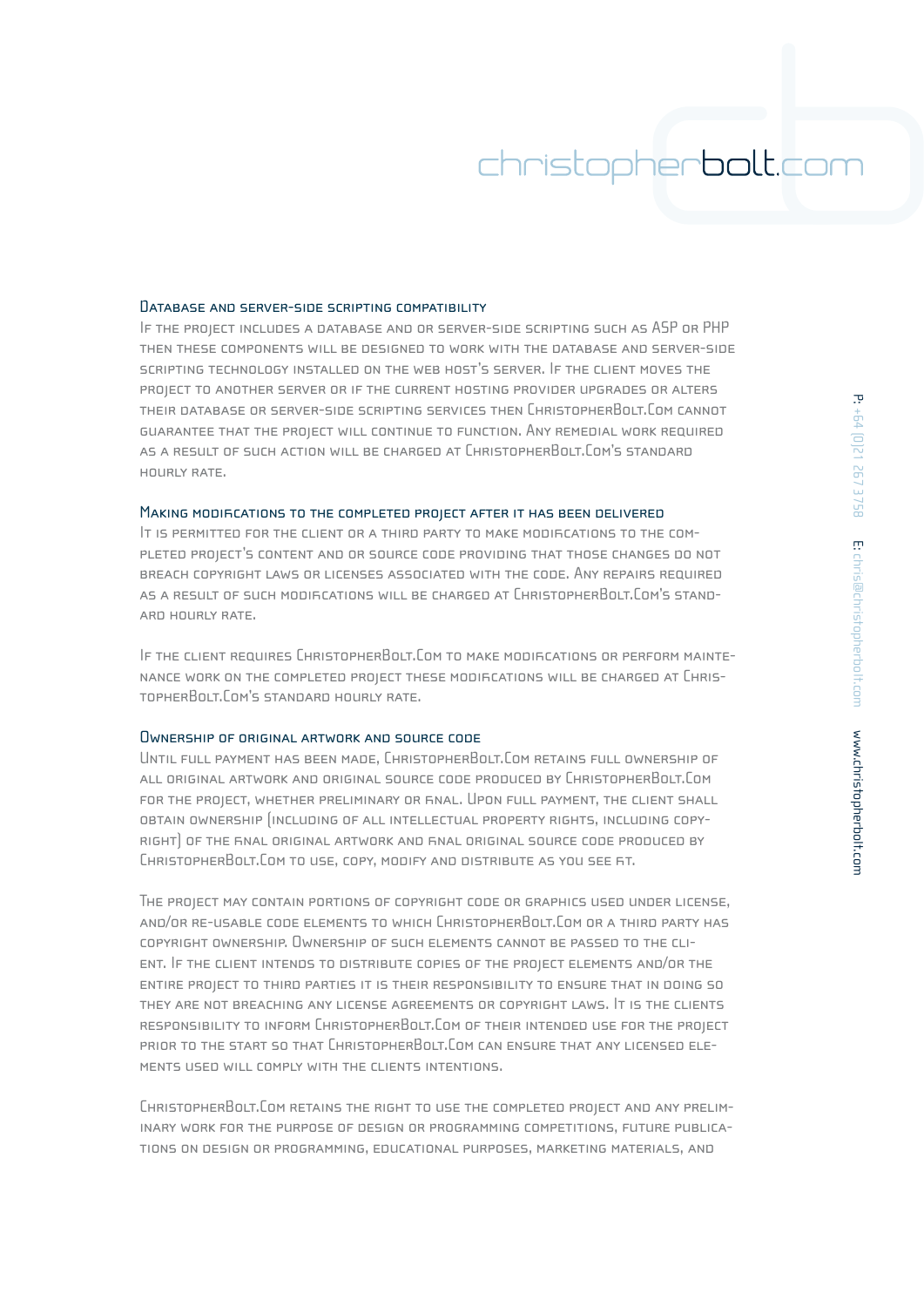portfolio. Where applicable the client will be given any necessary credit for usage of the project elements.

## Third party shipping

In the event any material necessary for the production of the project must be shipped to a third party for additional processing, photographic work, design or coding, ChristopherBolt.Com will incur no liability for losses incurred in transit, or due to the delay of the shipper of the third party.

## Cost estimates

All projects are charged at an hourly rate. ChristopherBolt.Com will endeavour to keep the project from going over the hours estimated. If a project does run over the estimated time ChristopherBolt.Com reserves the right to charge for the extra hours worked. If this situation arises ChristopherBolt.Com will inform the client and seek their consent before continuing with the project.

#### PRODUCTION SCHEDULE AND DELIVERY OF PROJECT

ANY ALTERATION OR DEVIATION FROM THE PROJECT SPECIFICATIONS INVOLVING EXTRA COSTS will be executed only upon approval with the client.

ChristopherBolt.Com shall not incur any liability or penalty for delays in the completion of the project due to actions or negligence of client, unusual transportation delays, unforeseen illness, or external forces beyond ChristopherBolt.Com's control. If such event(s) occur, it shall entitle ChristopherBolt.Com to extend the completion/delivery date, by the time equivalent to the period of such delay.

### Rush fees

If the client requires work to be performed outside of normal business hours, weekends or public holidays then this work will be charged at twice Christopher-Bolt.Com's standard hourly rate unless otherwise agreed.

#### **CANCELLATION**

In the event that a project is cancelled, ownership of all copyrights and the original artwork and source code shall be returned and retained by ChristopherBolt. Com, and a fee, charged at ChristopherBolt.Com's standard hourly rate for all WORK COMPLETED SHALL BE PAID BY THE CLIENT.

## **CONTACT**

Website: www.christopherbolt.com Email: chris@christopherbolt.com Phone: +64 21 267 3758